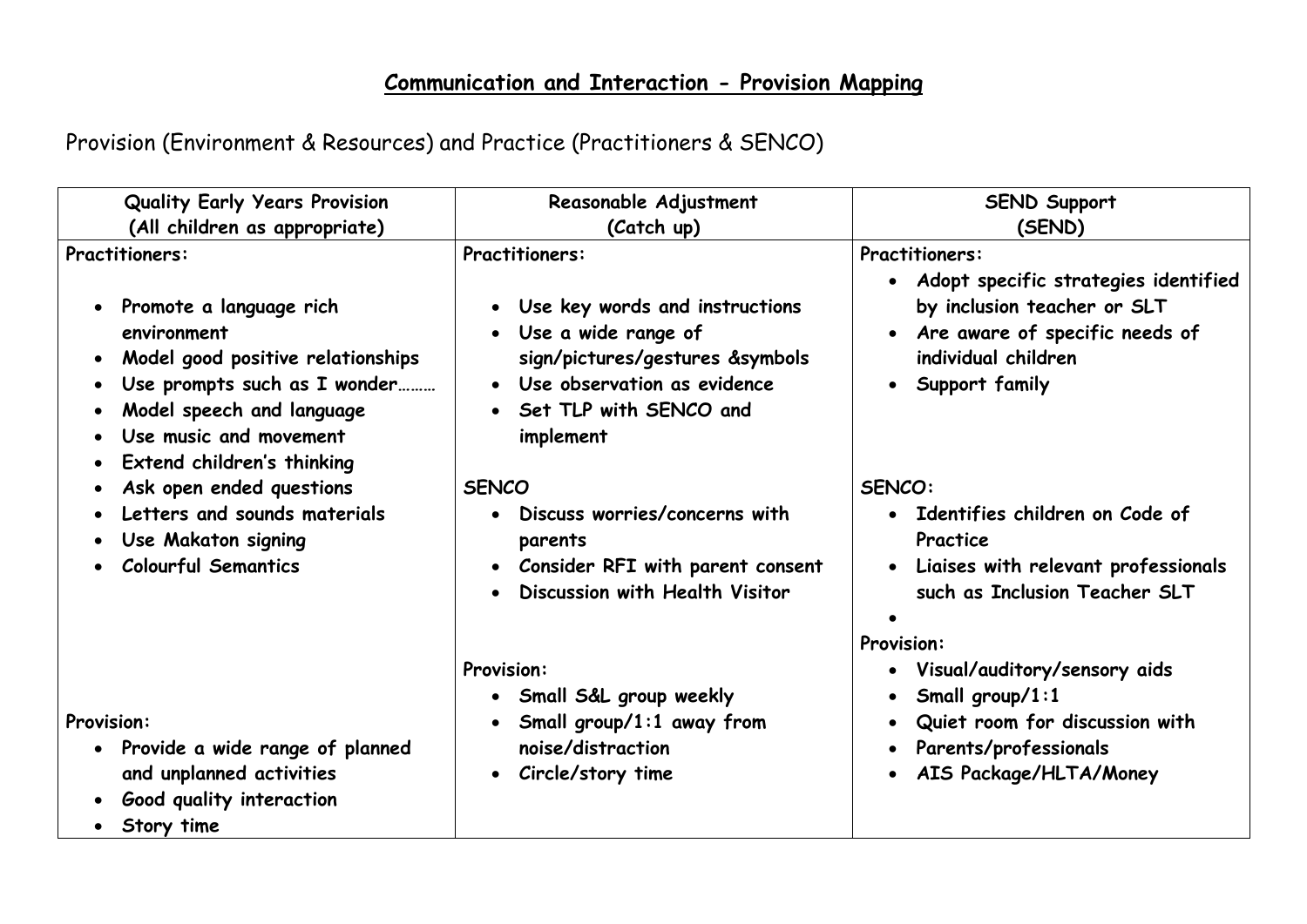| tıme<br>Circle                         |  |
|----------------------------------------|--|
| Small and<br>l large group<br>activity |  |

## **Physical and Sensory - Provision Mapping**

| <b>Quality Early Years Provision</b>                                                                                                                                                                                                                     | Reasonable Adjustment                                                                                                                                                                                         | <b>SEND Support</b>                                                                                                                                                                                                                                                   |
|----------------------------------------------------------------------------------------------------------------------------------------------------------------------------------------------------------------------------------------------------------|---------------------------------------------------------------------------------------------------------------------------------------------------------------------------------------------------------------|-----------------------------------------------------------------------------------------------------------------------------------------------------------------------------------------------------------------------------------------------------------------------|
| (All children as appropriate)                                                                                                                                                                                                                            | (Catch up)                                                                                                                                                                                                    | (SEND)                                                                                                                                                                                                                                                                |
| <b>Practitioners:</b><br>Physical activities planned into<br>continuous provision & adult led<br>Develop wide range of vocabulary<br>$\bullet$<br>to describe senses and explain<br>things<br>Encourage to explore a wide range<br>of sensory activities | <b>Practitioners:</b><br>• Use key words and instruction<br>• Offer choices of reduced options<br>Plan activities to support specific<br>$\bullet$<br>areas of focus<br>• Set TLP with SENCO and<br>implement | <b>Practitioners:</b><br>Adopt specific strategies identified<br>$\bullet$<br>by inclusion teacher<br>Are aware of specific needs of<br>$\bullet$<br>individual children<br>• Support family<br>Observation as evidence<br>$\bullet$<br>Physio therapist<br>$\bullet$ |
| <b>Provision:</b><br>• Good quality interaction from all<br>practitioners<br>Sensory resources<br>$\bullet$<br>Wake up and shake up<br>$\bullet$<br>Sports hall                                                                                          | SENCO:<br>Support families and practitioners<br>$\bullet$<br>with any worries/concerns<br>• Support implementing TLP with<br>Parents& practitioners                                                           | SENCO:<br>• Identifies children on $C.O.P$<br>Take next appropriate next steps<br>$\bullet$<br>e.g. CAF/Referral/panel<br>Arranges reviews, TAF's with<br>$\bullet$<br>parents and professionals                                                                      |
| Gym time<br><b>Fun Tower</b><br>Outdoors<br>Music and movement                                                                                                                                                                                           | <b>Provision:</b><br>• Sensory aids<br>Quiet time/1:1<br>$\bullet$<br>Large P.E Equipment                                                                                                                     | <b>Provision:</b><br><b>Auditory/Sensory Aids</b><br>$\bullet$<br>Small group/ 1:1 support<br>Time/staff<br>$\bullet$                                                                                                                                                 |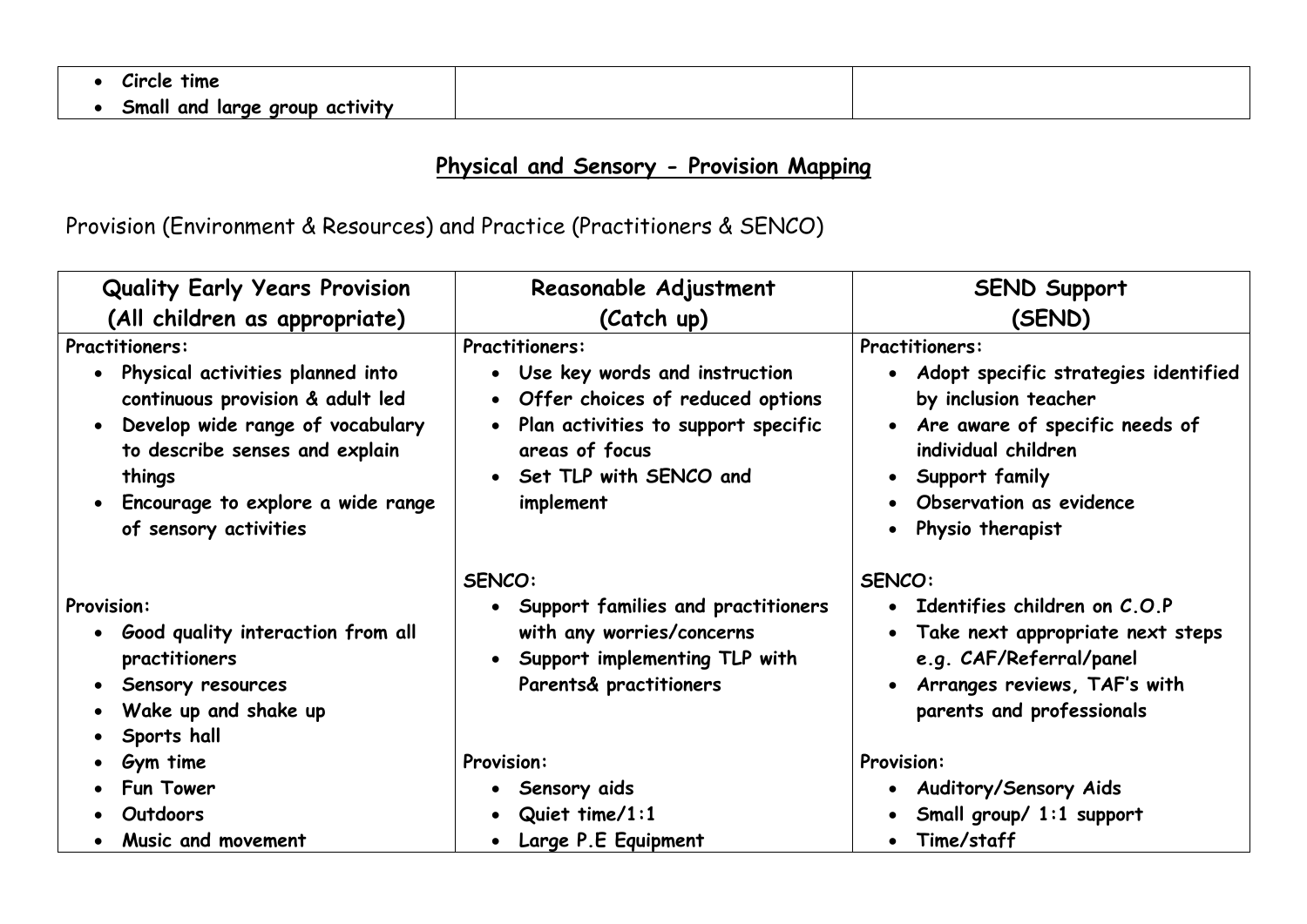| Tower<br>Fun | AIS Package/HLTA/Money |
|--------------|------------------------|
|              |                        |

## **Social, Emotional and Mental Health - Provision Mapping**

| <b>Quality Early Years Provision</b>                                                                                                                                                                                                                   | Reasonable Adjustment                                                                                                                                                                                                                                                                                                                        | <b>SEND Support</b>                                                                                                                                                                                                                                         |
|--------------------------------------------------------------------------------------------------------------------------------------------------------------------------------------------------------------------------------------------------------|----------------------------------------------------------------------------------------------------------------------------------------------------------------------------------------------------------------------------------------------------------------------------------------------------------------------------------------------|-------------------------------------------------------------------------------------------------------------------------------------------------------------------------------------------------------------------------------------------------------------|
| (All children as appropriate)                                                                                                                                                                                                                          | (Catch up)                                                                                                                                                                                                                                                                                                                                   | (SEND)                                                                                                                                                                                                                                                      |
| <b>Practitioners:</b><br>Positive role modelling of positive<br>interactions with children by all<br>staff, volunteers, students<br>SEAD Ethos throughout the setting<br>$\bullet$                                                                     | <b>Practitioners:</b><br>• General observation<br>Model positive behaviour<br>$\bullet$<br><b>Behaviour observation</b><br>$\bullet$<br>Differentiate activities<br>Set TLP<br>$\bullet$<br>Use sticker/reward chart<br>$\bullet$<br><b>Consider RFI</b><br>$\bullet$                                                                        | <b>Practitioners:</b><br>Record behaviour and monitor<br><b>PSED</b><br>Support/encourage positive<br>behaviour towards others/adopt<br>specific strategies<br>Shadow child/ren<br>$\bullet$                                                                |
| <b>Provision:</b><br>Good quality adult/child interaction<br>$\bullet$<br>Lots of praise and encouragement<br>$\bullet$<br>Planned and un planned observation<br>Story time<br>Circle time/share news<br>Small and large group activity<br>Turn taking | SENCO:<br>• Support discussing with parents<br>worries/concerns<br>• Set TLP with key worker and<br>parents<br>• Support implementing TLP's<br><b>Provision:</b><br><b>Behavioural Observational Sheets</b><br>$\bullet$<br>Charts/stickers<br>$\bullet$<br>Small group/ 1:1 support<br>$\bullet$<br>Quiet time away from noise<br>$\bullet$ | SENCO:<br>• Support practitioners, families and<br>professionals.<br>Discuss relevant next steps<br><b>Provision:</b><br>Rewards/Behaviour observation<br>sheets<br>Time/staff<br>Quiet discussion room<br>$\bullet$<br>AIS Package/HLTA/MONEY<br>$\bullet$ |